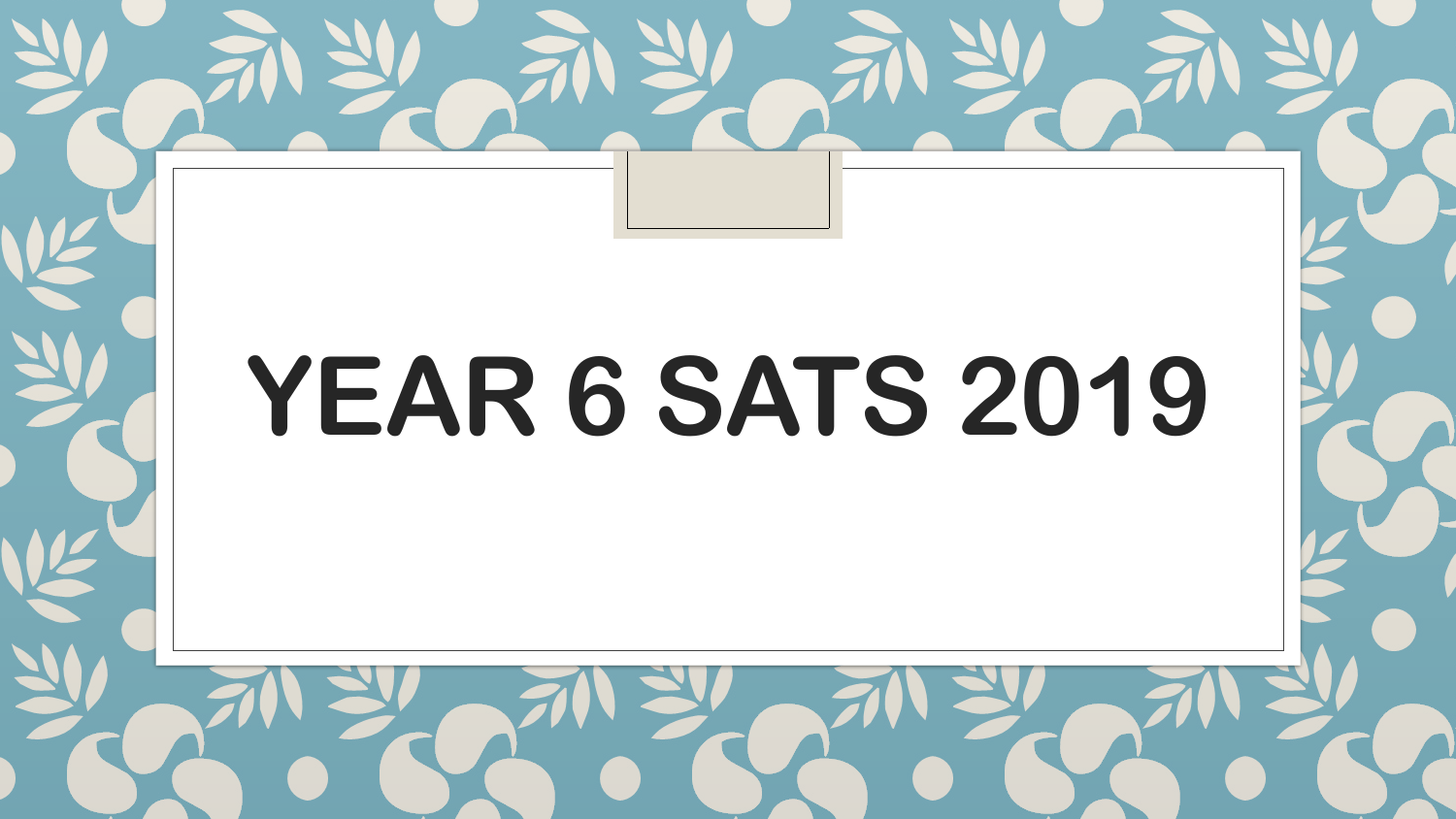#### What are SATs for?

#### THE BIG PICTURE

- Each pupil has a milestone assessment done at the end of each stage of their education – Y2, Y6 and GCSEs.
- Y6 SATs are used to see how much progress has been made since Y2.
- They assess how ready pupils are to move onto their next stage of education.
- They monitor school performance from year to year.

#### AT CRANBORNE

- We are now measured on the progress made from the start of Y5 to the end of Y8, so Y6 SATs are a mid-point assessment for their time here.
- Developing skills such as revision, test confidence, resilience.
- Assessing how ready pupils are for starting their next stage of education.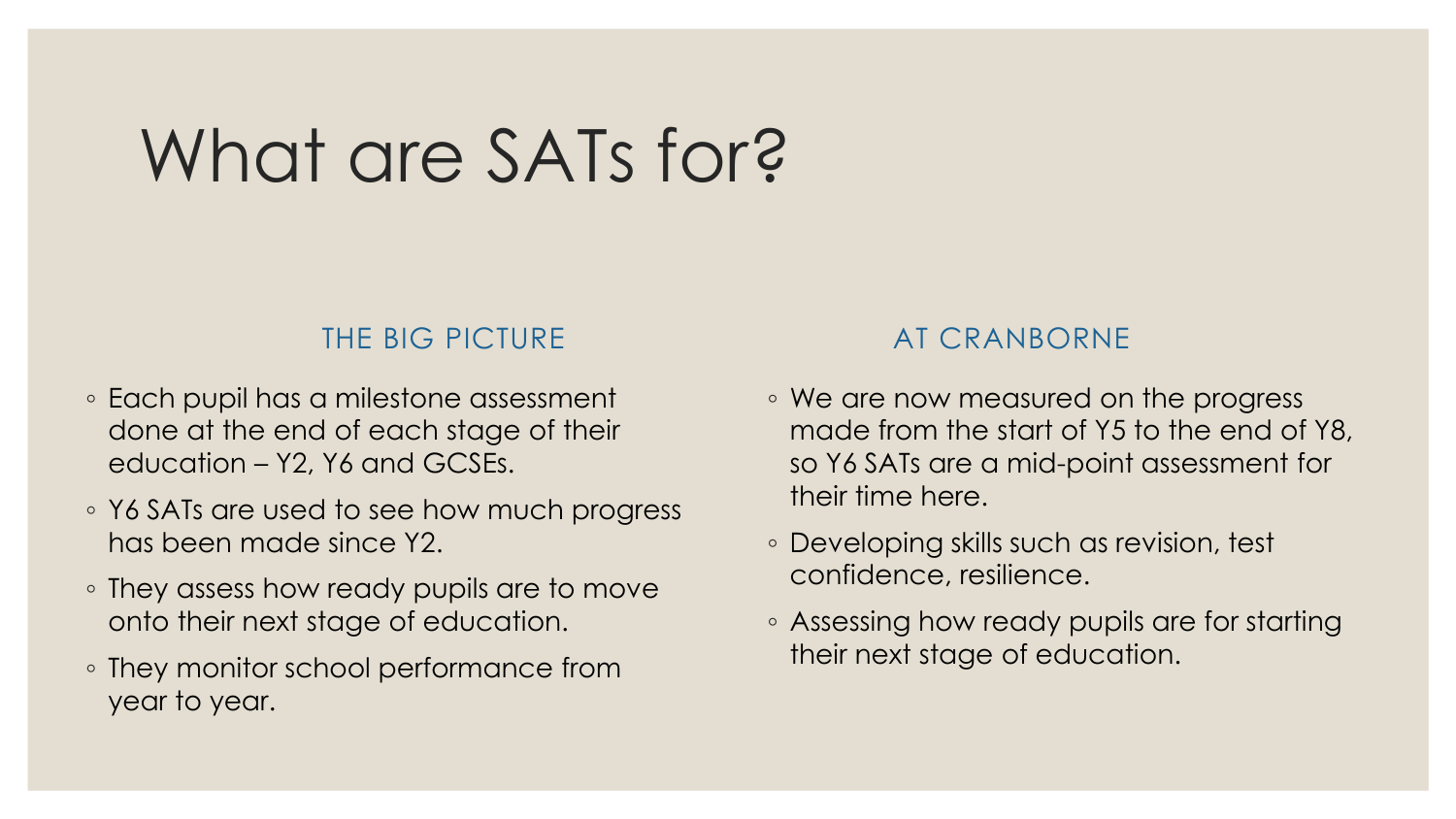### How are SATs organised?

| Date             | <b>Activity</b>                                          |
|------------------|----------------------------------------------------------|
| Monday 13 May    | English grammar, punctuation and spelling papers 1 and 2 |
| Tuesday 14 May   | English reading                                          |
| Wednesday 15 May | Mathematics papers 1 and 2                               |
| Thursday 16 May  | Mathematics paper 3                                      |

Writing is assessed by class teachers and is based on a collection of about 6 pieces of writing. This is graded towards the end of June.

- Tests take place in the rooms where the English and maths lessons are held.
- Pupils who are allowed readers, extra time, prompts or scribes are supported in different rooms from one to one to small groups.
- Tests are posted away to be marked by other trained teachers.
- Results are sent to us around the start of July.
- Pupils receive a 'standardised score'. This means they are aiming to score at least 100 in each test.
- A score of 110 indicates a real confidence in that test – 'greater depth'.
- A score of under 100 means a resit in Y7.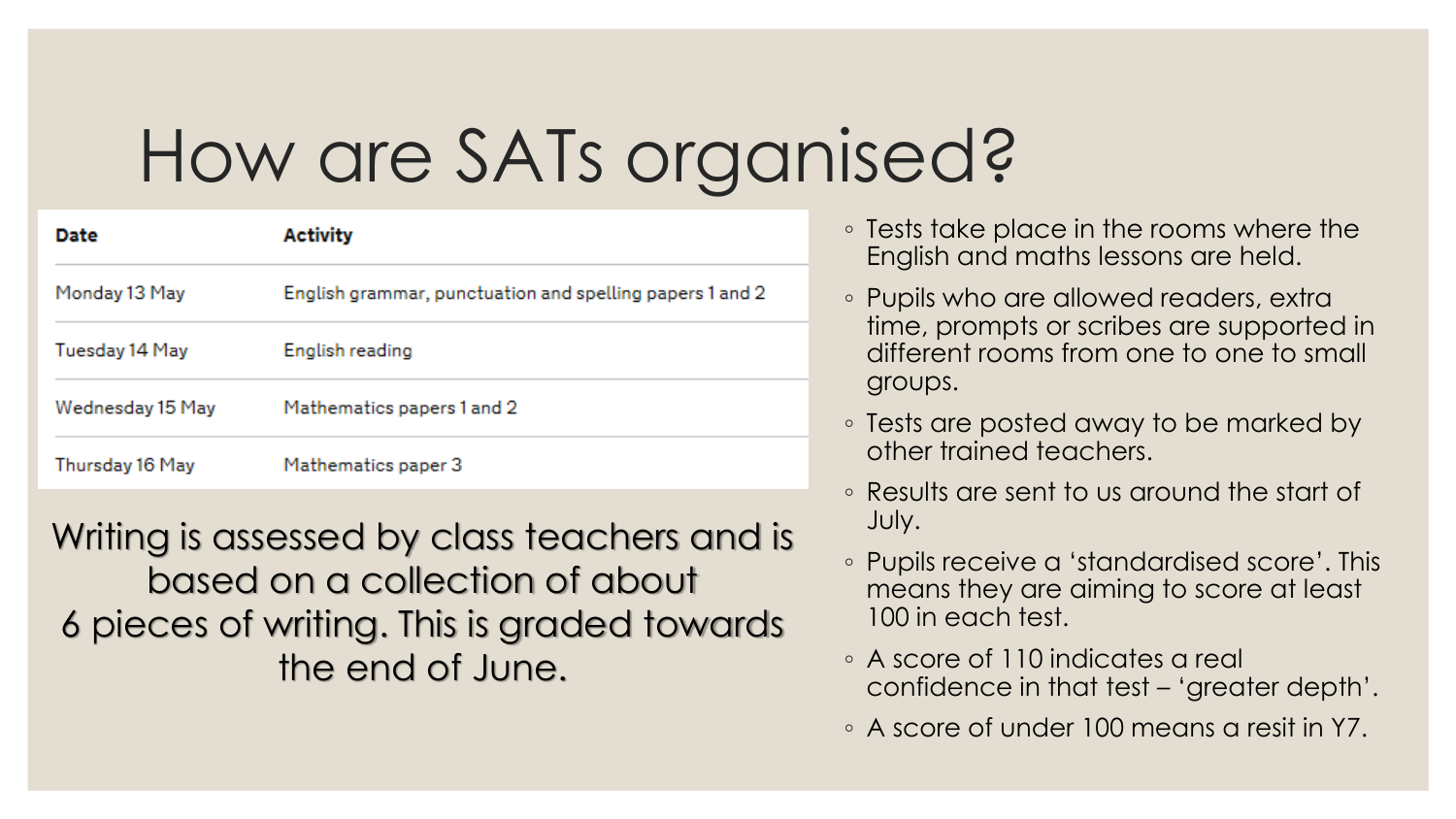Grammar, punctuation and spelling:

- Around 45 questions on word types, use of different punctuation, meaning of words and grammatical terminology.
- A separate spelling test of 20 words.
- The test is out of 70 marks a pass mark of 38 was needed in 2018 (56 for Greater Depth).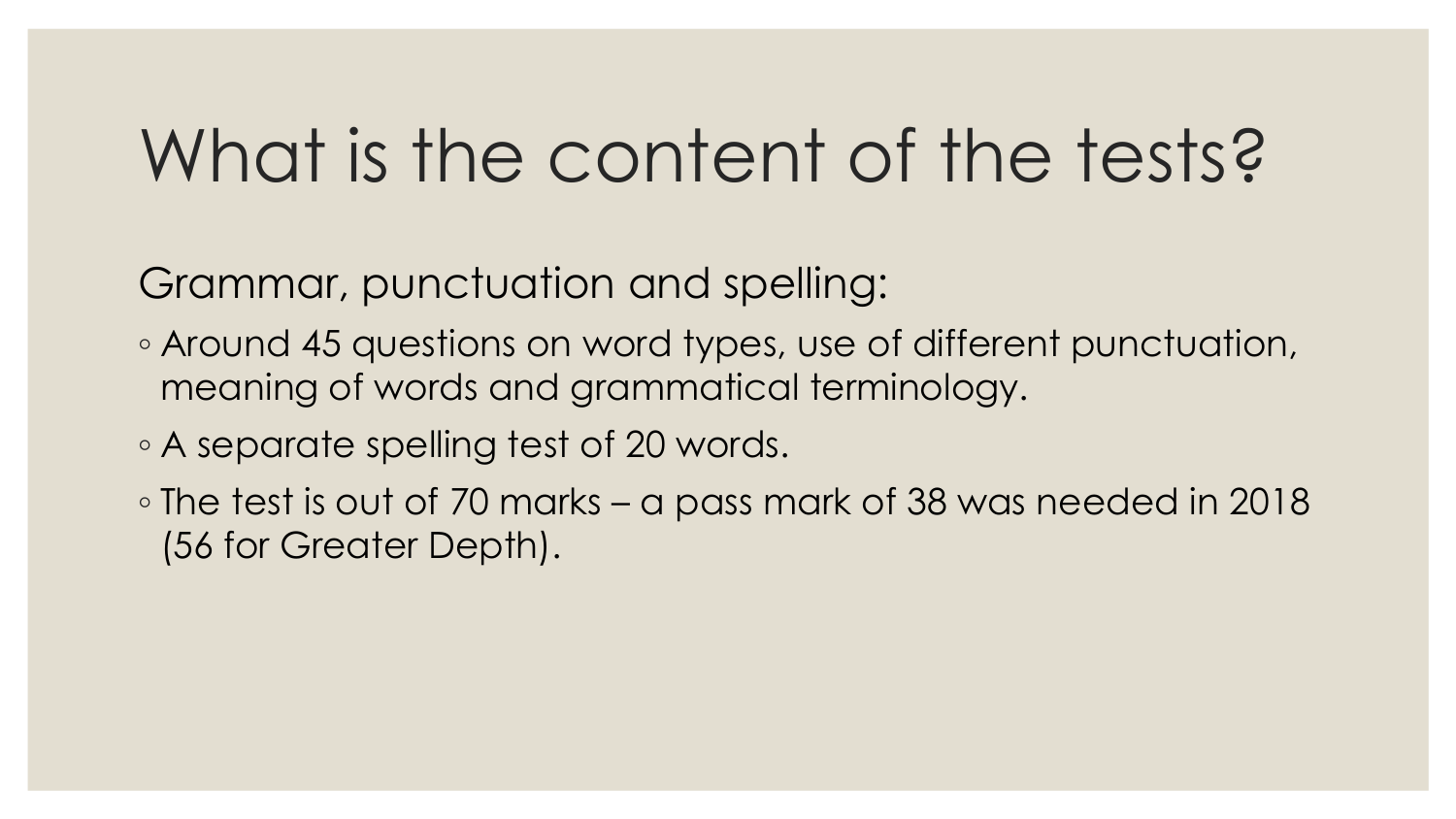#### Reading:

- Three texts, of supposed increasing difficulty, which could be any combination of story, poetry and nonfiction.
- Around 35 questions on retrieval, inference, word meaning, summarising and comparisons.
- The test is out of 50 marks a pass mark of 28 was needed in 2018 (40 for Greater Depth).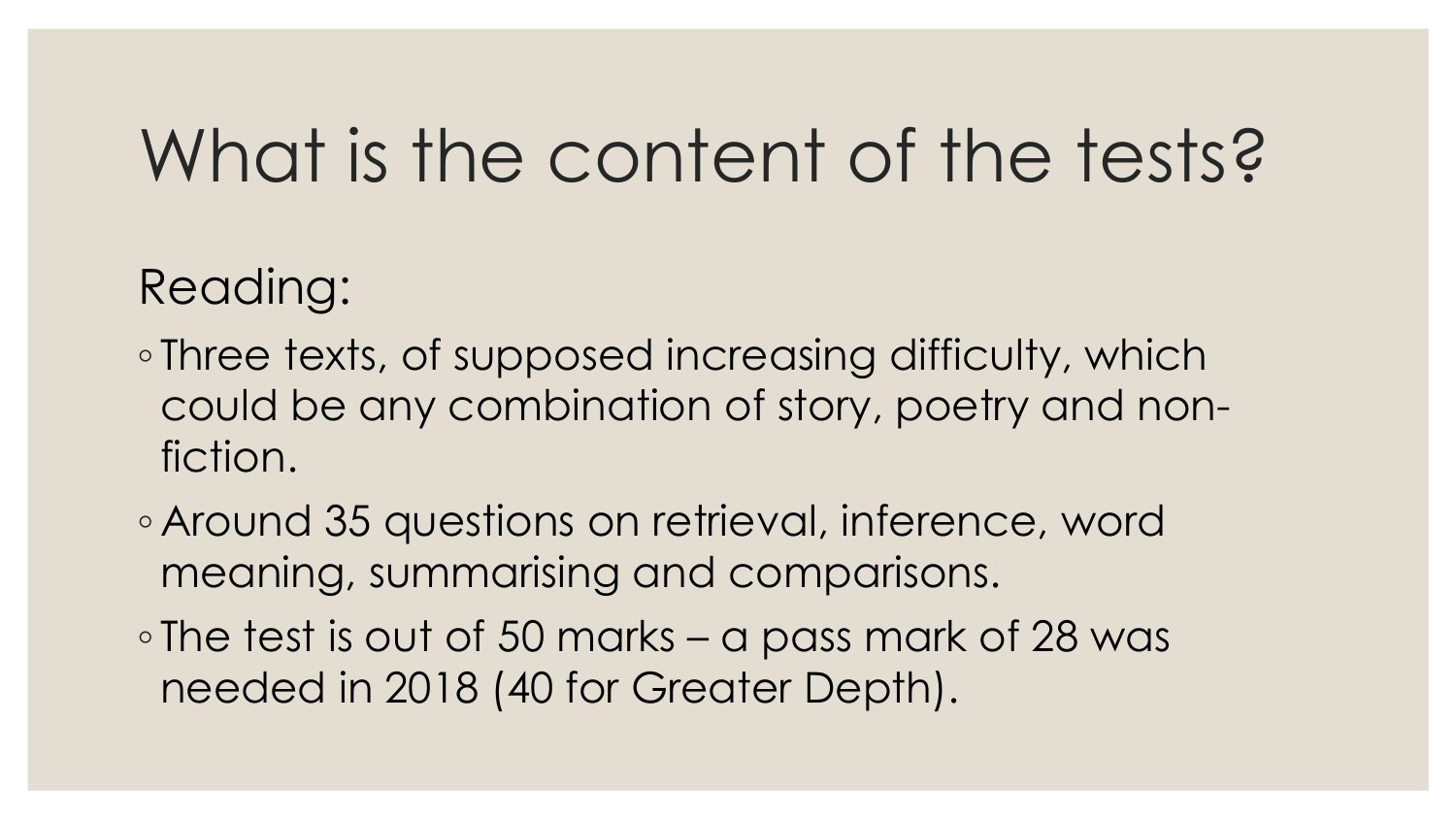Writing:

- No test!
- Assessment throughout Y5 and Y6 against a list of criteria to be met for each grade.
- The list is not 'best fit' with the exception of handwriting, all criteria have to be met, or a lower grade is awarded instead.
- In very specific situations, an exemption for one of the criteria can be used. E.g. spelling.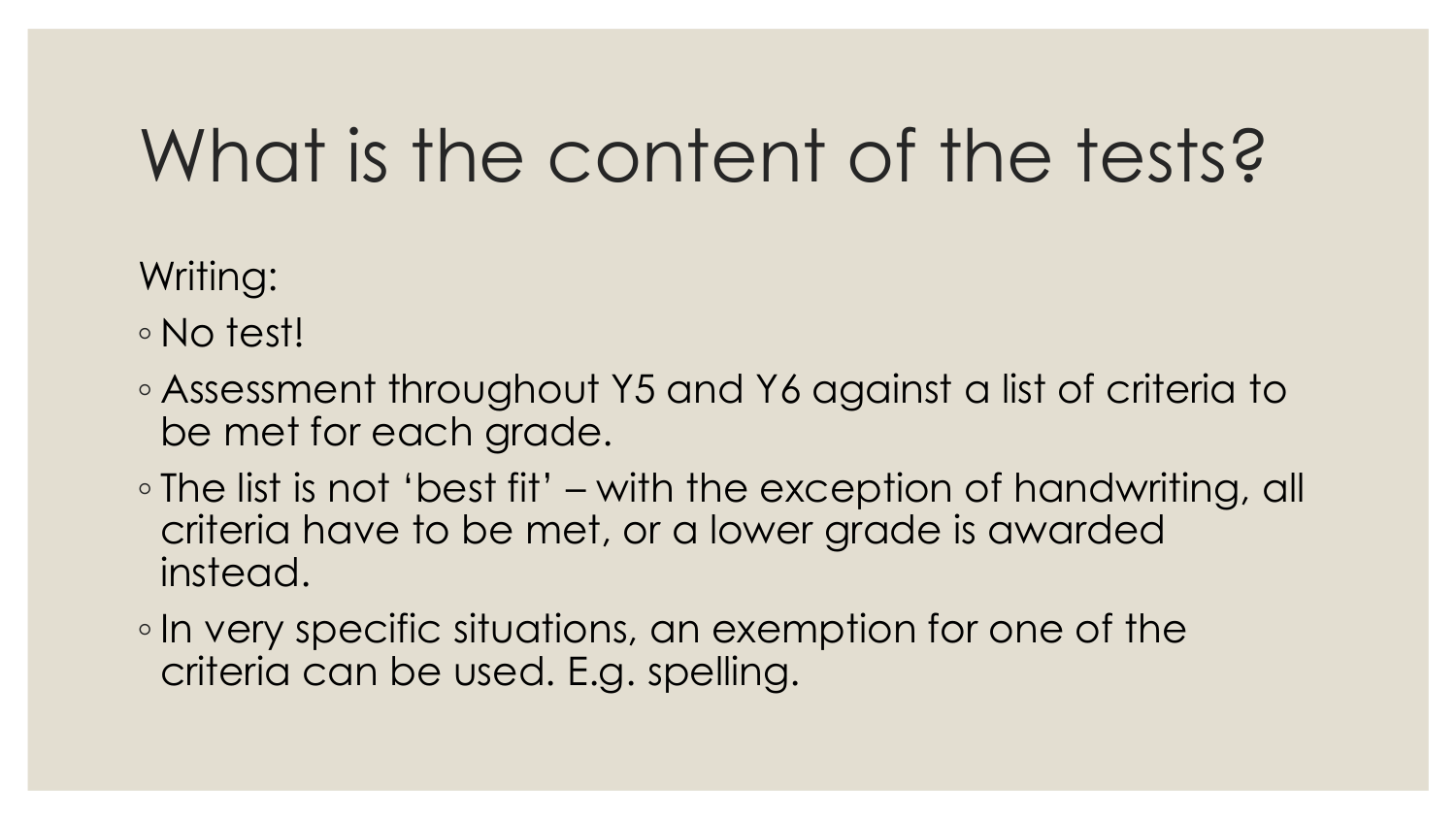Maths:

Three different papers – Arithmetic, and two reasoning papers.

Arithmetic is around 35 questions in 30 minutes. The four operations, fractions, decimals, percentages and BIDMAS are covered.

Reasoning papers – around 20 questions in 40 minutes. These cover all aspects of the KS2 curriculum and take the form of worded problems, multiple choice, diagram drawing etc.

The test is out of 110 marks – a pass mark of 61 was needed in 2018 (96 for Greater Depth).